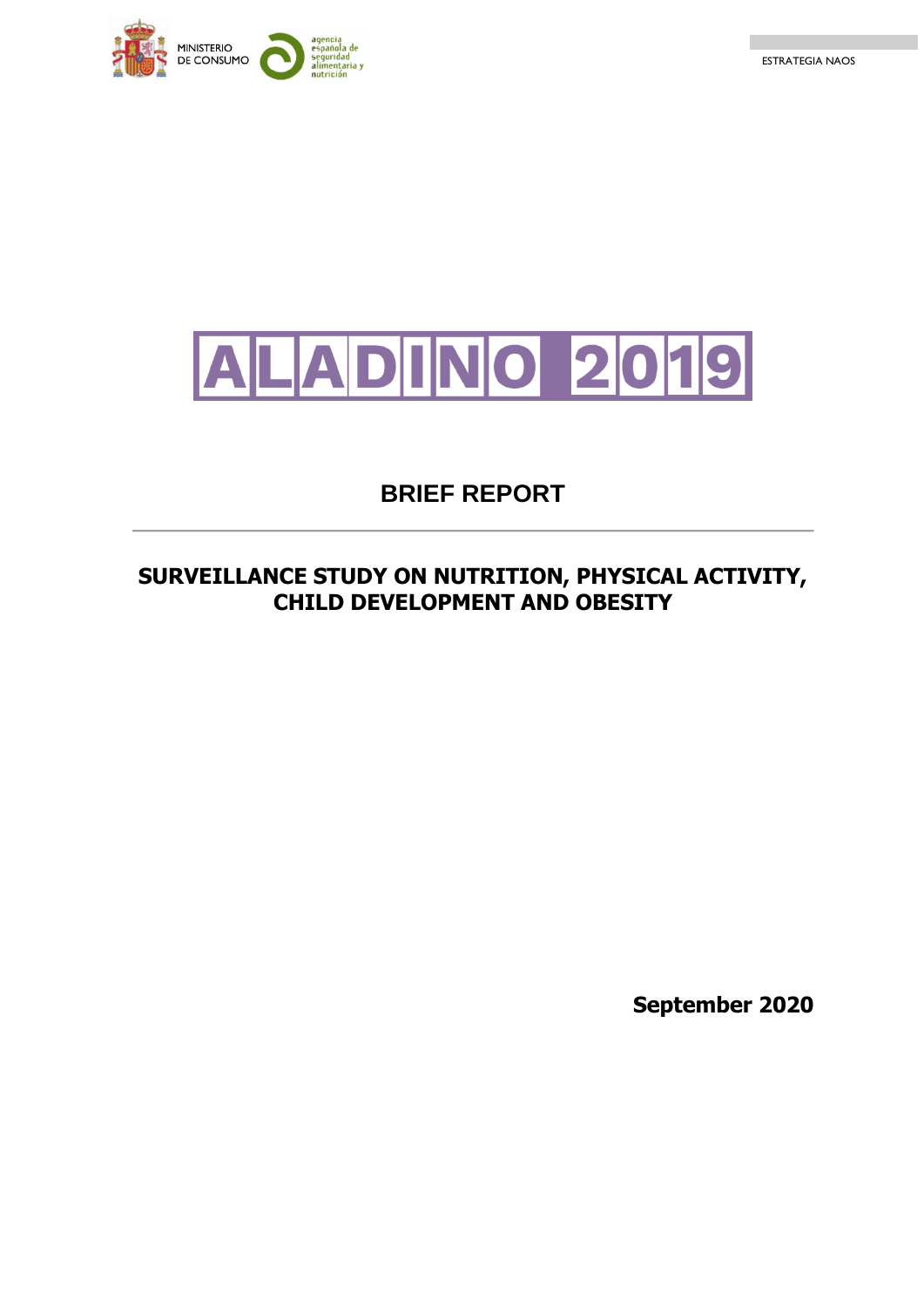ESTRATEGIA NAOS



# **INDEX**

| 1. |      |                                                                                                                                                                          |     |
|----|------|--------------------------------------------------------------------------------------------------------------------------------------------------------------------------|-----|
| 2. |      |                                                                                                                                                                          |     |
| 3. |      |                                                                                                                                                                          |     |
|    | 3.1. | Prevalence of overweight and obesity by sex and age                                                                                                                      |     |
|    | 3.2. | Trends in overweight and obesity prevalence among<br>schoolchildren aged 6-9 between ALADINO 2011 study                                                                  |     |
|    | 3.3. | Parental perception of children's weight status 9                                                                                                                        |     |
|    | 3.4. | Main factors associated with schoolchildren weight<br>excess: eating habits, physical activity patterns, sleeping<br>habits and family socioeconomic characteristics. 10 |     |
|    | 3.5. |                                                                                                                                                                          |     |
|    | 3.6. |                                                                                                                                                                          |     |
| 4. |      |                                                                                                                                                                          |     |
| 5. |      |                                                                                                                                                                          | .17 |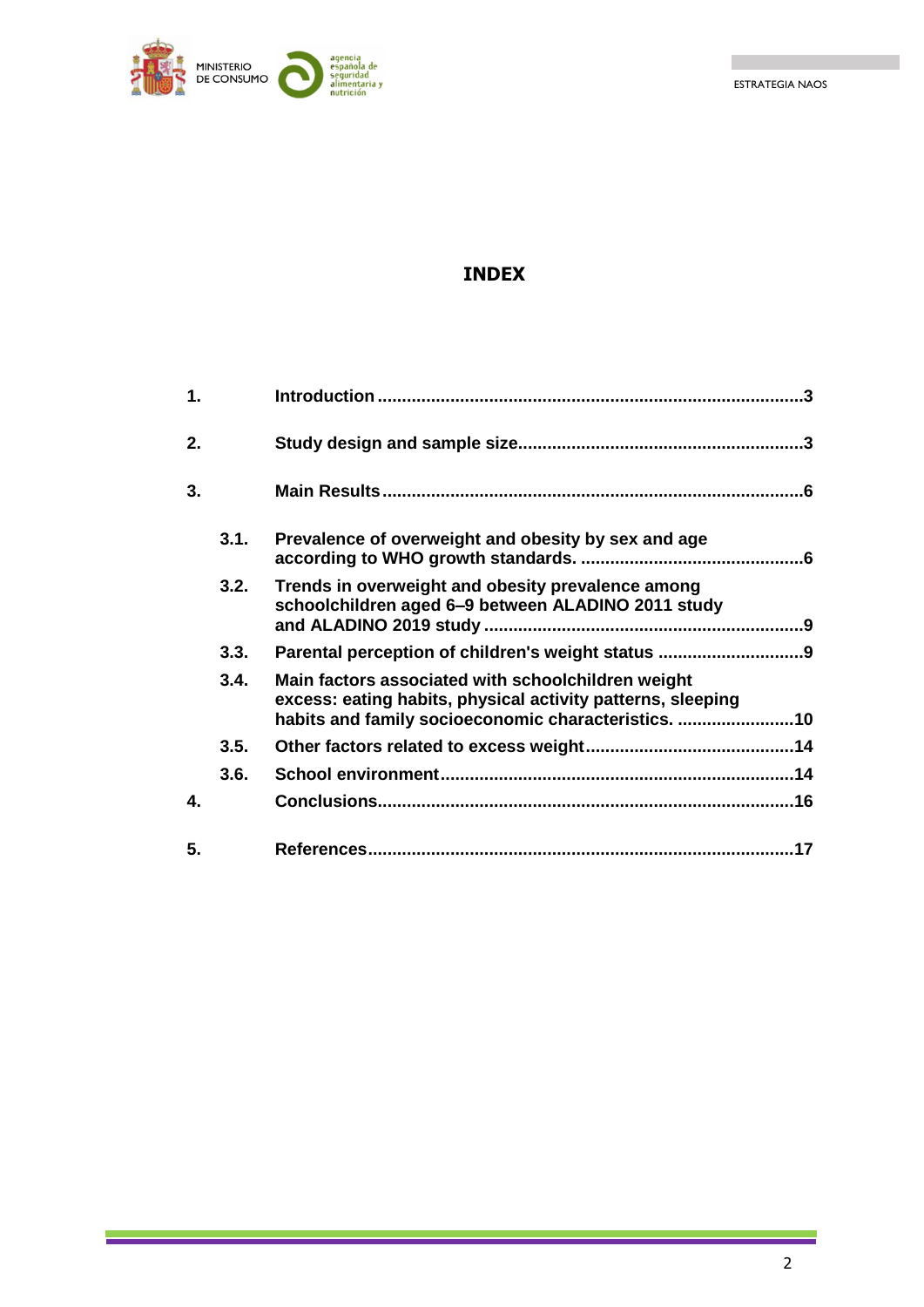

## <span id="page-2-0"></span>**1. Introduction**

Childhood obesity is one of the main public health problems in Europe and it is associated, along with overweight, to numerous health complications in adulthood, such as diabetes and cardiovascular diseases. In response, after the WHO European Ministerial Conference on Counteracting Obesity in 2006, the WHO European Childhood Obesity Surveillance Initiative (COSI Euro WHO) was established (1). COSI is a harmonized surveillance system that measures trends in overweight and obesity among schoolchildren in order to monitor the progression of the epidemic and so as to allow intercountry comparisons. Thus, COSI helps to improve the knowledge of the problem and the evaluation of the executed policies and measures.

The Spanish Agency for Food Safety and Nutrition (AESAN, for its initials in Spanish), through the Nutrition and Obesity Study Observatory, started the childhood obesity surveillance in Spain within the Spanish strategy for nutrition, physical activity and prevention of obesity (NAOS, for its initials in Spanish) and the Sustainable Development Goals 2030. Thus, Spain participates in the COSI initiative through the "ALADINO Surveillance Study on Nutrition, Physical Activity, Child Development and Obesity" that the AESAN has periodically carried out since 2011.

Since the first edition of ALADINO study in 2011, the magnitude of the childhood obesity problem in Spain was revealed, with 26.2% and 18.3% overweight and obesity prevalence respectively in schoolchildren from 6 to 9 years old. Subsequently, the ALADINO 2013 study (7 and 8-year-old schoolchildren) showed a stabilization with a downward trend in overweight and obesity prevalence. The ALADINO 2015 study (schoolchildren from 6 to 9 years old) showed a reduction in the overweight prevalence (23.2%), while obesity remained stable (18.1%) (2).

The data collected in the ALADINO 2019 Study allow us to know the overweight and obesity childhood prevalence in Spain in 2019 and to analyze their evolution in the last 4 years.

## <span id="page-2-1"></span>**2. Study design and sample size**

#### *Study design:*

ALADINO 2019 is an epidemiological study with a descriptive cross-sectional design of Spanish schoolchildren aged 6–9 years old. Anthropometric data and other obesity risk factors were collected using questionnaires translated from COSI Euro WHO models into Spanish and co-official languages. Both design and methodology have been developed in accordance with COSI's protocols and recommendations (3).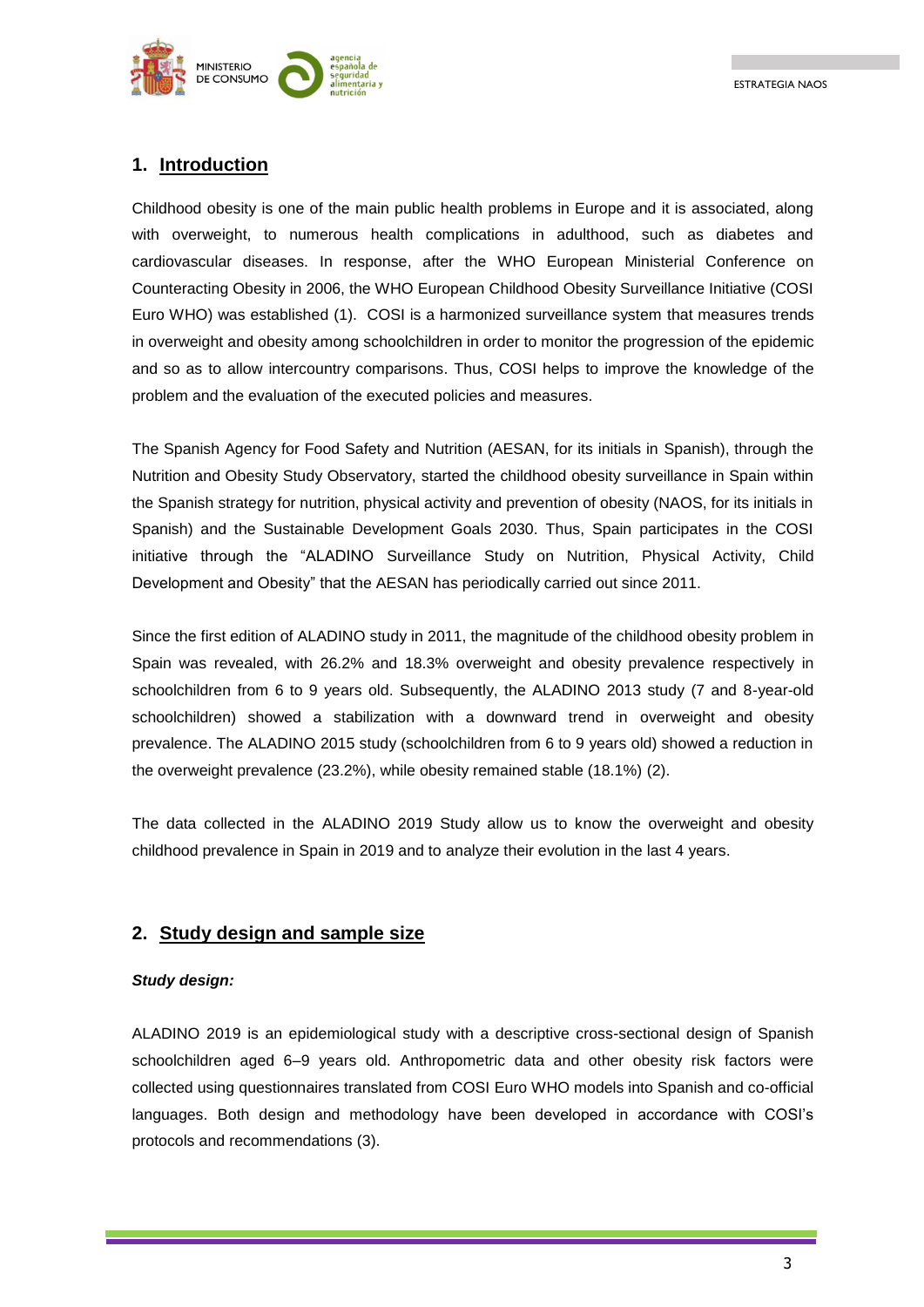

#### *Sample design:*

The sampling method used was a multi-stage cluster sampling with stratification of primary stage units (schools). Stratification criteria were the Autonomous Community (19 territorial strata: 17 autonomous communities, Ceuta and Melilla) and the habitat corresponding to the municipalities where the schools are located (4 habitat strata: ≤10,000 residents, excluding ≤2,000 residents; 10,001-100,000 residents; 100,001-500,000 residents. and >500,000 residents.) (4).

Four age groups were also considered (6.0 to 6.9; 7.0 to 7.9; 8.0 to 8.9; 9.0 to 9.9 years). As a result, the sampling frame was made up of students from 1st to 4th year of primary education in public or private schools from all the Autonomous Communities (5).

The sampling allocation by Autonomous Community, and by habitat stratum in each Autonomous Community, was proportional to the number of schools in each stratum. A three-stage cluster sampling was performed: 1<sup>st</sup>) selection of first stage units (school) by strictly random sampling in each stratum, 2<sup>nd</sup>) selection of second stage units (classrooms of each course/school) by simple random sampling with equal probability and  $3<sup>rd</sup>$ ) selection of sample elements (schoolchildren aged 6 to 9), which were determined by the center and classroom selection. In the third stage, subsampling was not used, and all schoolchildren present on the day of the visit from each classroom selected who had the consent signed by their parents/guardians for the measurements were included.

#### *Sample size:*

**276 schools** (of the 432 contacted) have been studied, being the final sample size **16,665 schoolchildren** (Table 1). In addition to the basal sample (11,200 schoolchildren from 170 schools), 5,465 schoolchildren from 106 schools from six autonomous communities (Andalucía, Canarias, Cantabria, Murcia, País Vasco y La Rioja) were also enrolled to obtain an enlarged sample representative of their respective territories. The analysis section indicates weighting factors applied to maintain the representativeness of the total sample.

| Table 1.- Total sample included in the study by sex and age groups |             |      |              |      |              |      |  |  |  |
|--------------------------------------------------------------------|-------------|------|--------------|------|--------------|------|--|--|--|
|                                                                    | <b>Boys</b> |      | <b>Girls</b> |      | <b>Total</b> |      |  |  |  |
|                                                                    | n           | %    | n            | ℅    | n            | %    |  |  |  |
| 6 years                                                            | 2,054       | 12.3 | 2,024        | 12.1 | 4,078        | 24.5 |  |  |  |
| 7 years                                                            | 2,254       | 13.5 | 2,033        | 12.2 | 4,287        | 25.7 |  |  |  |
| 8 years                                                            | 2,257       | 13.6 | 2,193        | 13.2 | 4,450        | 26.7 |  |  |  |
| 9 years                                                            | 1,948       | 11.7 | 1,902        | 11.4 | 3,850        | 23.1 |  |  |  |
| <b>Total</b>                                                       | 8,513       | 51.1 | 8,152        | 48.9 | 16,665       | 100  |  |  |  |
| n-number of valid cases                                            |             |      |              |      |              |      |  |  |  |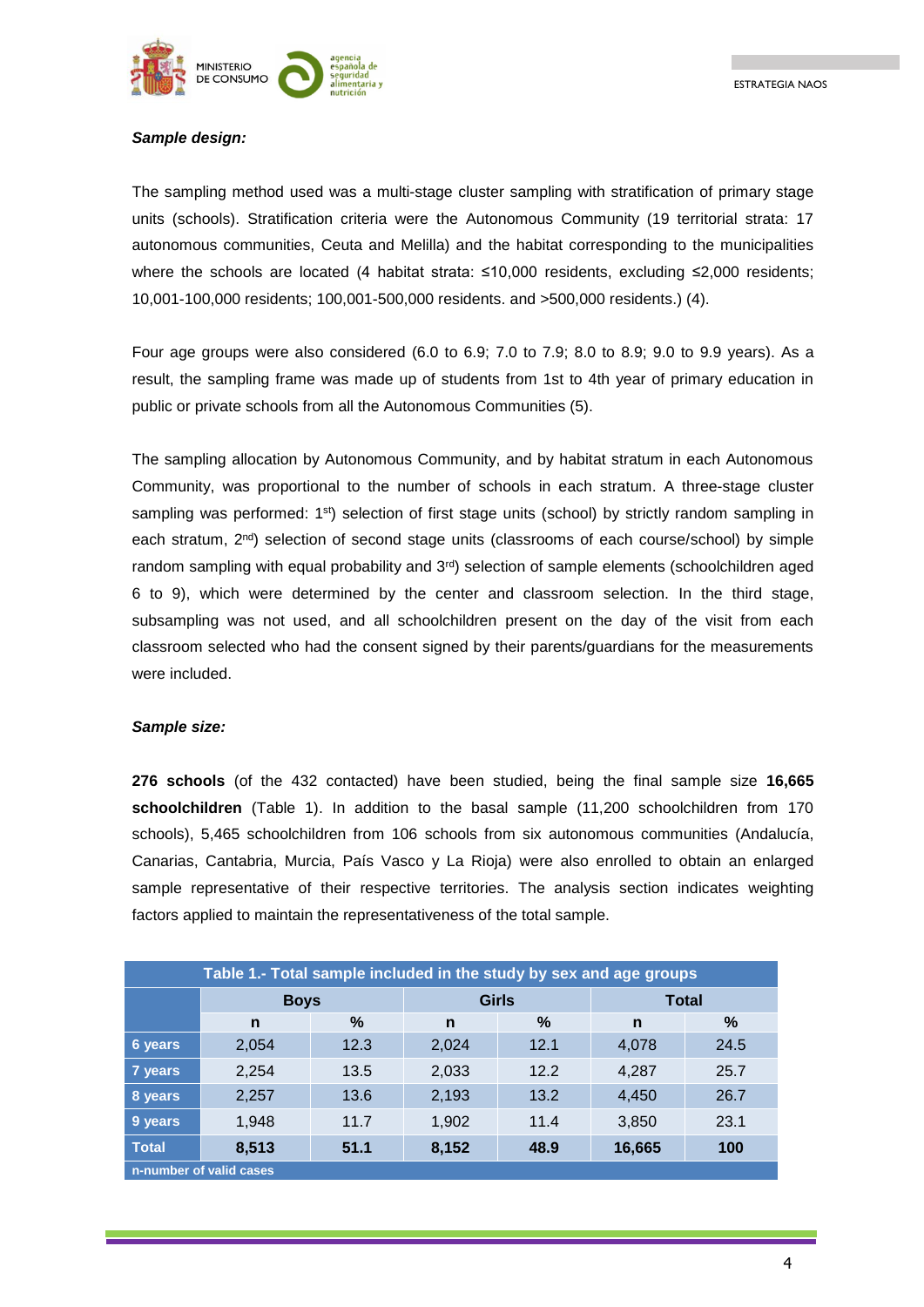

#### *Fieldwork:*

Visits to the schools started in October 2019 and were completed in December 2019, before the beginning of Christmas.

Once they had received an information letter and signed the informed consent, the parents or caregivers of schoolchildren in the selected classrooms completed a family questionnaire. The school responsible also completed a school environment questionnaire. School children's anthropometric variables (weight, size, waist and hip circumference) were measured by trained personnel, under standardized conditions with calibrated equipment.

Data were anonymized for further processing.

#### *Study variables:*

#### **Anthropometric variables measured in schoolchildren:**

Weight, height, waist and hip circumference.

#### **Family questionnaire:**

- Parent's weight and height (self-reported data).
- Eating habits: breakfast and weekly food consumption frequency.
- Physical activity: extracurricular sports activities, intense physical activity, sedentary lifestyle, availability of screens in the bedroom.
- Average sleep times.
- Family socioeconomic situation.
- History of the first year of life: average weight at birth and breastfeeding.

#### **School environment questionnaire:**

Free availability of water, fruit and vegetables; dining options; availability of sports facilities and physical activity.

#### *Analysis*:

The valid final sample deviates from the proportional allocation by including the enlarged subsamples in certain Autonomous Communities. For this reason, weighting factors by sex, age and Autonomous Communities have been applied in the estimation process. In addition, bootstrapping techniques have been applied to the calculation of 95% confidence intervals (95% CI).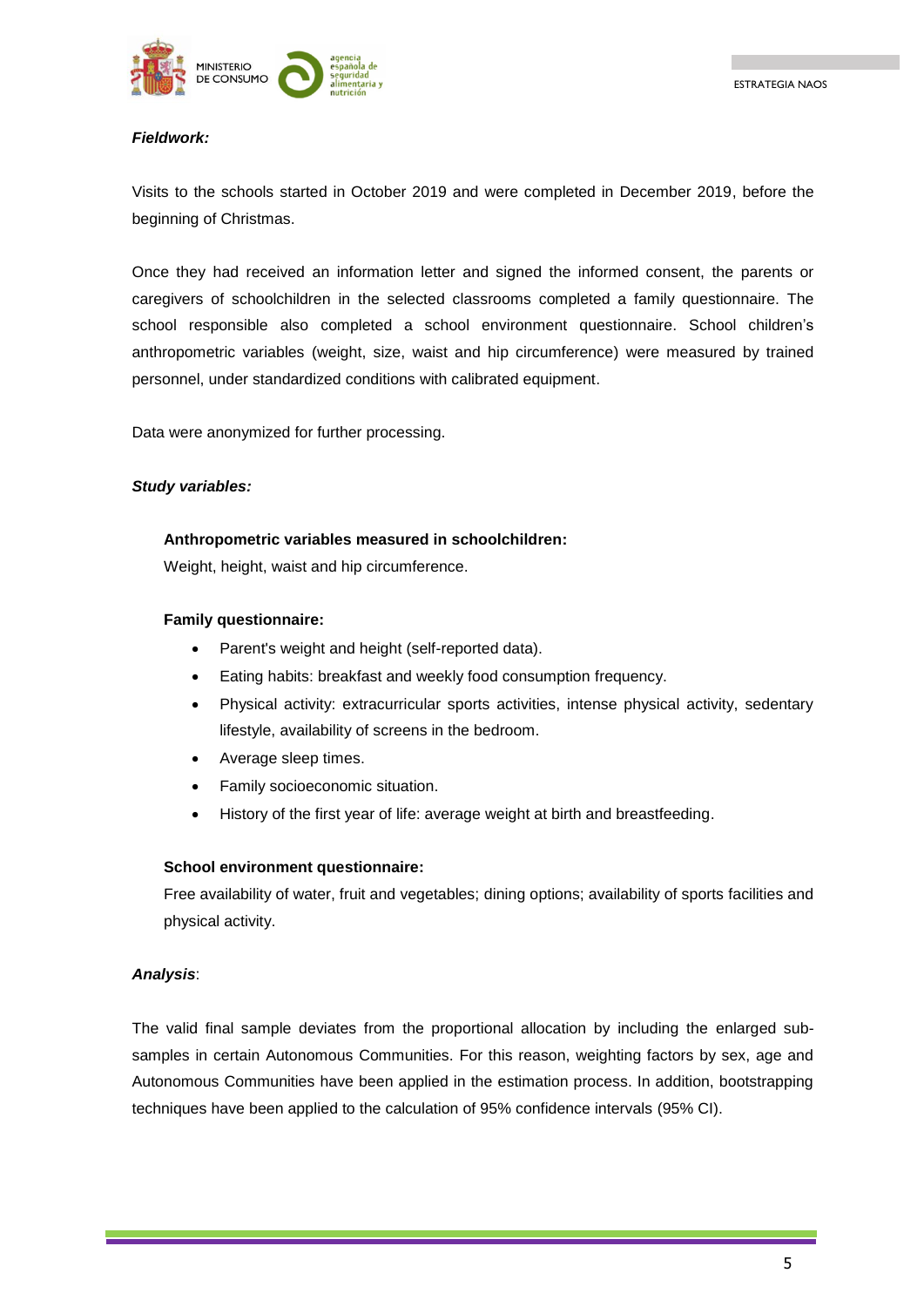

Quantitative variables are expressed as means and standard deviations (SD), while qualitative variables are reported as percentages and confidence intervals. Comparisons were made using the following statistical tests: Chi-square test to verify the association between qualitative variables, Ztest to compare proportions, with Bonferroni's correction to adjust the significance values in multiple comparisons, and for quantitative variables the t-test was used, adjusting the p-values by correcting Bonferroni for multiple samples. Significant differences have been considered when p<0.05.

#### *Ethic committee approval*:

The ALADINO 2019 study (including the enlargements of the six autonomous communities) has obtained the approval of the Ethical Committee of Clinical Research of the *Hospital Clínico San Carlos* in Madrid (Spain).

## <span id="page-5-0"></span>**3. Main Results**

# <span id="page-5-1"></span>**3.1.Prevalence of overweight and obesity by sex and age according to WHO growth standards.**

The ALADINO 2019 study shows that the **prevalence of overweight is 23.3% and the prevalence of obesity is 17.3%** in schoolchildren aged 6 to 9 in Spain, according to WHO growth standards. Within obesity, 4.2% schoolchildren have **severe obesity.** 

**By sex**, the prevalence of overweight is higher in girls than in boys (24.7% vs 21.9%; p<0.05). However, the prevalence of both obesity and severe obesity are higher in boys than in girls (19.4% vs 15.0%; p<0.05 and 6.0% vs 2.4%; p<0.05, respectively) (Tables 2-3, Figures 1-2).

**By age group**, the prevalence of overweight in boys is higher in the 9-year-old group compared to the younger age groups, whereas the prevalence of obesity increases in 7-year-old boys, stabilizing after that age. In girls, the prevalence of overweight does not change with age, while obesity increases until the age of 8.

The **prevalence of central obesity** is 22.6% in the total sample, with no differences between boys (22.4%) and girls (22.9%).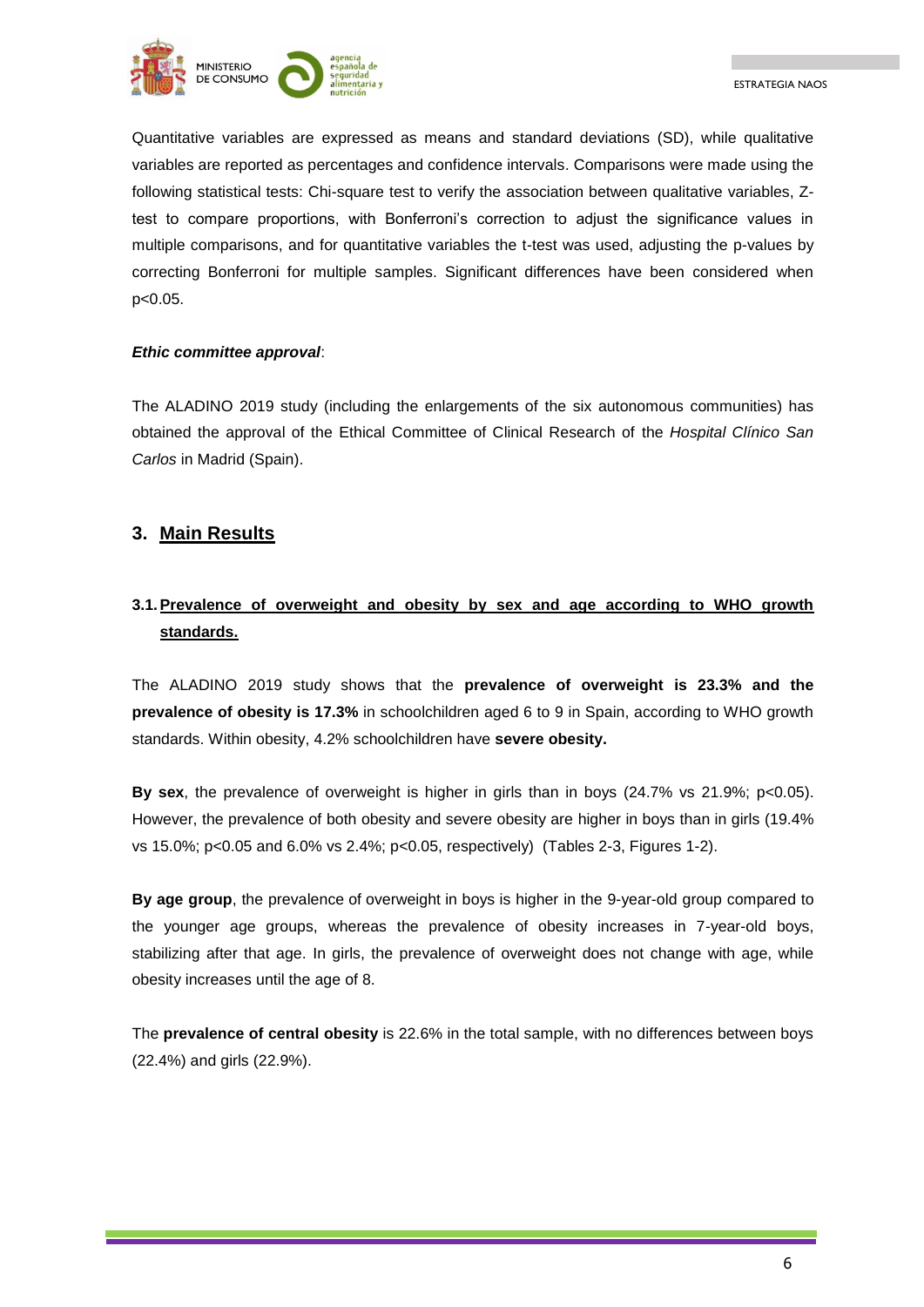

П

| Table 2.- Prevalence of body mass index categories according to WHO growth standards for<br>the whole sample and by sex |      |                 |              |                 |              |                 |  |  |  |  |
|-------------------------------------------------------------------------------------------------------------------------|------|-----------------|--------------|-----------------|--------------|-----------------|--|--|--|--|
| <b>Body mass</b>                                                                                                        |      | <b>Boys</b>     | <b>Girls</b> |                 | <b>Total</b> |                 |  |  |  |  |
| index<br>categories                                                                                                     | %    | (95% CI)        | %            | (95% CI)        | %            | (95% CI)        |  |  |  |  |
| <b>Underweight</b>                                                                                                      | 1.1  | $(0.9-1.3)$     | 0.8          | $(0.5 - 0.9)$   | 0.9          | $(0.8-1.0)$     |  |  |  |  |
| <b>Normal weight</b>                                                                                                    | 57.6 | $(56.5 - 58.6)$ | 59.5         | $(58.4 - 60.6)$ | 58.5         | $(57.7 - 59.2)$ |  |  |  |  |
| <b>Overweight</b>                                                                                                       | 21.9 | $(21.0 - 22.9)$ | 24.7         | $(23.8 - 25.7)$ | 23.3         | $(22.6 - 24.1)$ |  |  |  |  |
| <b>Obesity</b>                                                                                                          | 19.4 | $(18.6 - 20.2)$ | 15.0         | $(14.2 - 15.8)$ | 17.3         | $(16.8 - 17.8)$ |  |  |  |  |
| <b>TOTAL</b>                                                                                                            | 100  |                 | 100          |                 | 100          |                 |  |  |  |  |
| <b>Severe obesity</b>                                                                                                   | 6.0  | $(5.5 - 6.5)$   | 2.4          | $(2.0 - 2.8)$   | 4.2          | $(3.9 - 4.5)$   |  |  |  |  |
| <b>Excess weight</b>                                                                                                    | 41.3 | $(40.3 - 42.3)$ | 39.7         | $(38.6 - 40.7)$ | 40.6         | $(39.8 - 41.3)$ |  |  |  |  |
| <b>Central obesity</b>                                                                                                  | 22.4 | $(21.5 - 23.3)$ | 22.9         | $(21.9 - 23.9)$ | 22.6         | $(22.0 - 23.2)$ |  |  |  |  |

| Table 3.- Prevalence of body mass index categories according to WHO growth standards for |                             |                 |                                        |                 |                             |                 |                             |                 |
|------------------------------------------------------------------------------------------|-----------------------------|-----------------|----------------------------------------|-----------------|-----------------------------|-----------------|-----------------------------|-----------------|
|                                                                                          |                             |                 | the national sample and by sex and age |                 |                             |                 |                             |                 |
|                                                                                          | 6-year-old<br>%<br>(95% CI) |                 | 7-year-old<br>%<br>(95% CI)            |                 | 8-year-old<br>%<br>(95% CI) |                 | 9-year-old<br>(95% CI)<br>% |                 |
| <b>Total</b>                                                                             |                             |                 |                                        |                 |                             |                 |                             |                 |
| <b>Underweight</b>                                                                       | 0.6                         | $(0.3 - 0.9)$   | 0.9                                    | $(0.7 - 1.2)$   | 1.0                         | $(0.7 - 1.3)$   | 1.2                         | $(0.9 - 1.5)$   |
| <b>Normal weight</b>                                                                     | 64.1                        | $(62.6 - 65.6)$ | 59.6                                   | $(58.1 - 61.0)$ | 56.8                        | $(55.4 - 58.2)$ | 54.0                        | $(52.3 - 55.6)$ |
| <b>Overweight</b>                                                                        | 21.9                        | $(20.7 - 23.2)$ | 22.7                                   | $(21.4 - 23.9)$ | 22.8                        | $(21.6 - 24.2)$ | 25.6                        | $(24.3 - 27.0)$ |
| <b>Obesity</b>                                                                           | 13.4                        | $(12.3 - 14.6)$ | 16.8                                   | $(15.5 - 18.2)$ | 19.4                        | $(18.0 - 20.7)$ | 19.2                        | $(17.9 - 20.4)$ |
| <b>Severe obesity</b>                                                                    | 4.6                         | $(3.9 - 5.2)$   | 4.8                                    | $(4.2 - 5.5)$   | 4.4                         | $(3.8 - 5.0)$   | 3.2                         | $(2.7 - 3.7)$   |
| <b>Excess weight</b>                                                                     | 35.3                        | $(34.0 - 36.7)$ | 39.5                                   | $(38.0 - 41.2)$ | 42.2                        | $(40.7 - 43.6)$ | 44.8                        | $(43.2 - 46.4)$ |
| <b>Central obesity</b>                                                                   | 22.7                        | $(21.4 - 24.0)$ | 20.4                                   | $(19.1 - 21.6)$ | 23.2                        | $(21.9 - 24.5)$ | 24.1                        | $(22.8 - 25.3)$ |
| <b>Boys</b>                                                                              |                             |                 |                                        |                 |                             |                 |                             |                 |
| <b>Underweight</b>                                                                       | 0.7                         | $(0.4 - 1.2)$   | 1.1                                    | $(0.8 - 1.5)$   | 1.1                         | $(0.7 - 1.5)$   | $1.4$                       | $(1.0 - 2.0)$   |
| <b>Normal weight</b>                                                                     | 64.1                        | $(62.0 - 66.2)$ | 59.6                                   | $(57.8 - 61.4)$ | 56.5                        | $(54.4 - 58.3)$ | 50.7                        | $(48.6 - 52.8)$ |
| Overweight                                                                               | 20.6                        | $(18.7 - 22.5)$ | 20.2                                   | $(18.5 - 21.9)$ | 21.2                        | $(19.5 - 23.0)$ | 25.5                        | $(23.5 - 27.7)$ |
| <b>Obesity</b>                                                                           | 14.6                        | $(12.7 - 16.5)$ | 19.1                                   | $(17.4 - 20.8)$ | 21.2                        | $(19.5 - 23.0)$ | 22.4                        | $(20.4 - 24.6)$ |
| <b>Severe obesity</b>                                                                    | 6.3                         | $(5.4 - 7.3)$   | 6.3                                    | $(5.3 - 7.4)$   | 6.3                         | $(5.4 - 7.2)$   | 5.2                         | $(4.3 - 6.2)$   |
| <b>Excess weight</b>                                                                     | 35.2                        | $(33.0 - 37.2)$ | 39.3                                   | $(37.3 - 41.5)$ | 42.4                        | $(40.6 - 44.2)$ | 47.9                        | $(45.8 - 50.1)$ |
| <b>Central obesity</b>                                                                   | 21.1                        | $(19.2 - 22.9)$ | 19.9                                   | $(18.2 - 21.8)$ | 23.2                        | $(21.5 - 25.1)$ | 25.1                        | $(23.3 - 26.9)$ |
| <b>Girls</b>                                                                             |                             |                 |                                        |                 |                             |                 |                             |                 |
| <b>Underweight</b>                                                                       | 0.3                         | $(0.1 - 0.6)$   | 0.7                                    | $(0.4 - 1.0)$   | 0.9                         | $(0.5 - 1.4)$   | 1.0                         | $(0.4 - 1.7)$   |
| <b>Normal weight</b>                                                                     | 64.1                        | $(61.9 - 66.2)$ | 59.7                                   | $(57.5 - 61.7)$ | 57.2                        | $(55.2 - 59.3)$ | 57.5                        | $(55.1 - 59.8)$ |
| <b>Overweight</b>                                                                        | 23.3                        | $(21.6 - 25.1)$ | 25.3                                   | $(23.5 - 27.3)$ | 24.5                        | $(22.7 - 26.2)$ | 25.7                        | $(23.7 - 27.8)$ |
| <b>Obesity</b>                                                                           | 12.3                        | $(10.5 - 14.0)$ | 14.3                                   | $(12.5 - 16.3)$ | 17.4                        | $(15.6 - 19.1)$ | 15.8                        | $(13.8 - 17.9)$ |
| <b>Severe obesity</b>                                                                    | 2.8                         | $(2.1 - 3.7)$   | 3.3                                    | $(2.5 - 4.1)$   | 2.3                         | $(1.7 - 3.0)$   | 1.0                         | $(0.5 - 1.5)$   |
| <b>Excess weight</b>                                                                     | 35.6                        | $(33.6 - 37.7)$ | 39.6                                   | $(37.6 - 41.7)$ | 41.9                        | $(39.9 - 44.4)$ | 41.5                        | $(39.3 - 43.8)$ |
| <b>Central obesity</b>                                                                   | 24.5                        | $(22.7 - 26.4)$ | 20.9                                   | $(19.1 - 22.9)$ | 23.2                        | $(21.3 - 25.0)$ | 22.9                        | $(21.0 - 24.8)$ |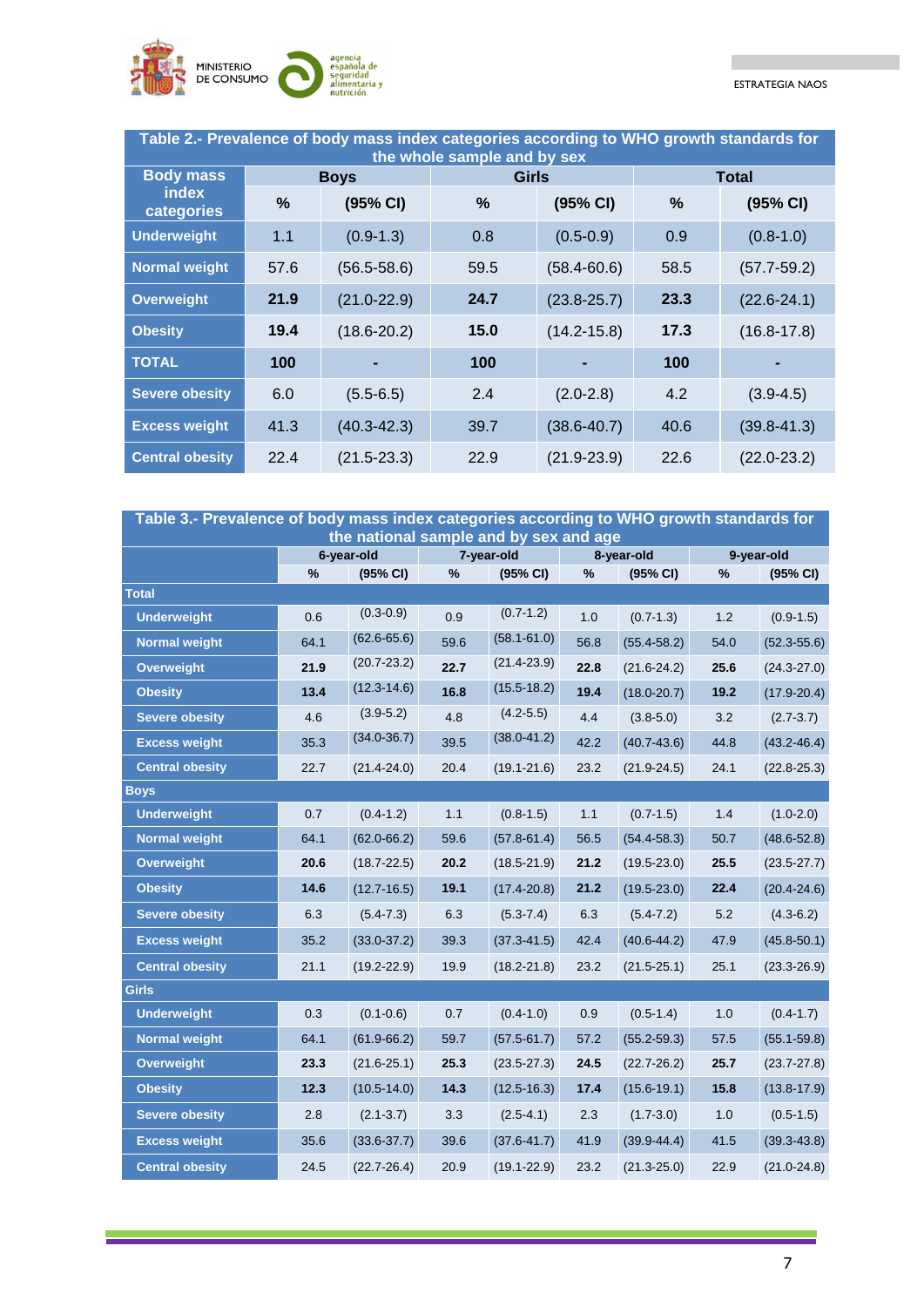



**Figure 1. Prevalence of body mass index categories according to WHO growth standards by sex**

**Figure 2. Prevalence of body mass index categories according to WHO growth standards by sex and age**

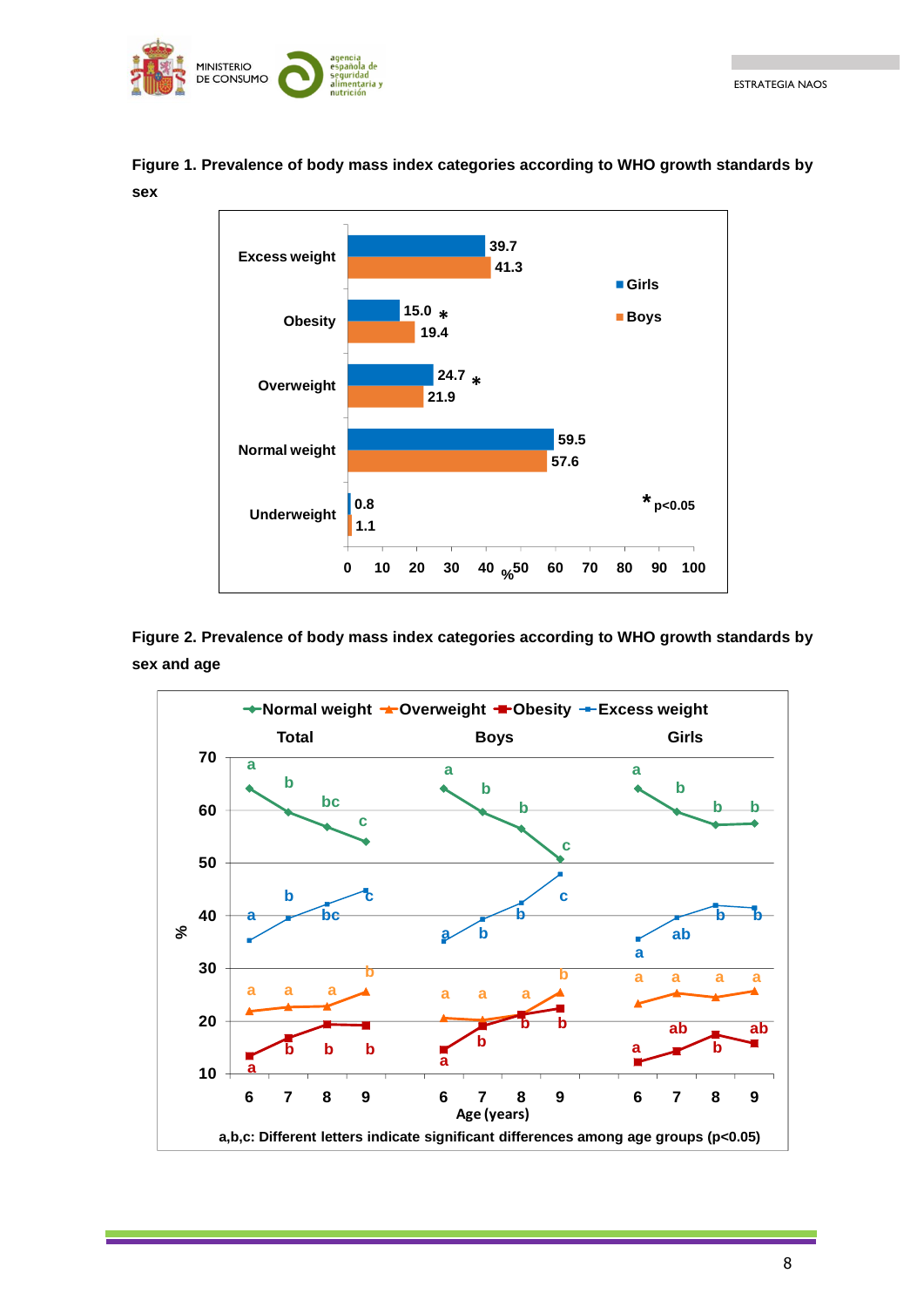

## <span id="page-8-0"></span>**3.2.Trends in overweight and obesity prevalence among schoolchildren aged 6–9 between ALADINO 2011 study and ALADINO 2019 study**

Data show that from 2011 to 2019 there has been a significant decrease in excess body weight (overweight and obesity) (-3.9%) and overweight (-2.9%). Moreover, the decrease in the prevalence of obesity was close to being statistically significant and the prevalence of normal weight children increased significantly (3.7%).

By sex, only the decrease in overweight and the increase in normal weight boys was statistically significant. Similarly to the global results, the decrease in the prevalence of obesity in boys was close to being significant.

A stabilization of all body mass index categories is observed in the 2015-2019 period, without any statistically significant change between them (Figure 3).

## **Figure 3. Trends in body mass index categories between ALADINO 2011 and ALADINO 2019 Study (total sample)**



#### <span id="page-8-1"></span>**3.3. Parental perception of children's weight status**

In the analysis of the parental perception of the weight status of their child compared to the child's actual weight status according to the WHO standards, it was observed that 69.1% of actual "excess weight" schoolchildren (88.6% with overweight; 42.7% with obesity) were classified as "normal weight" by their parents. In addition, 67.1% of schoolchildren with severe obesity, were perceived as "slightly overweight" by their parents (Table 4).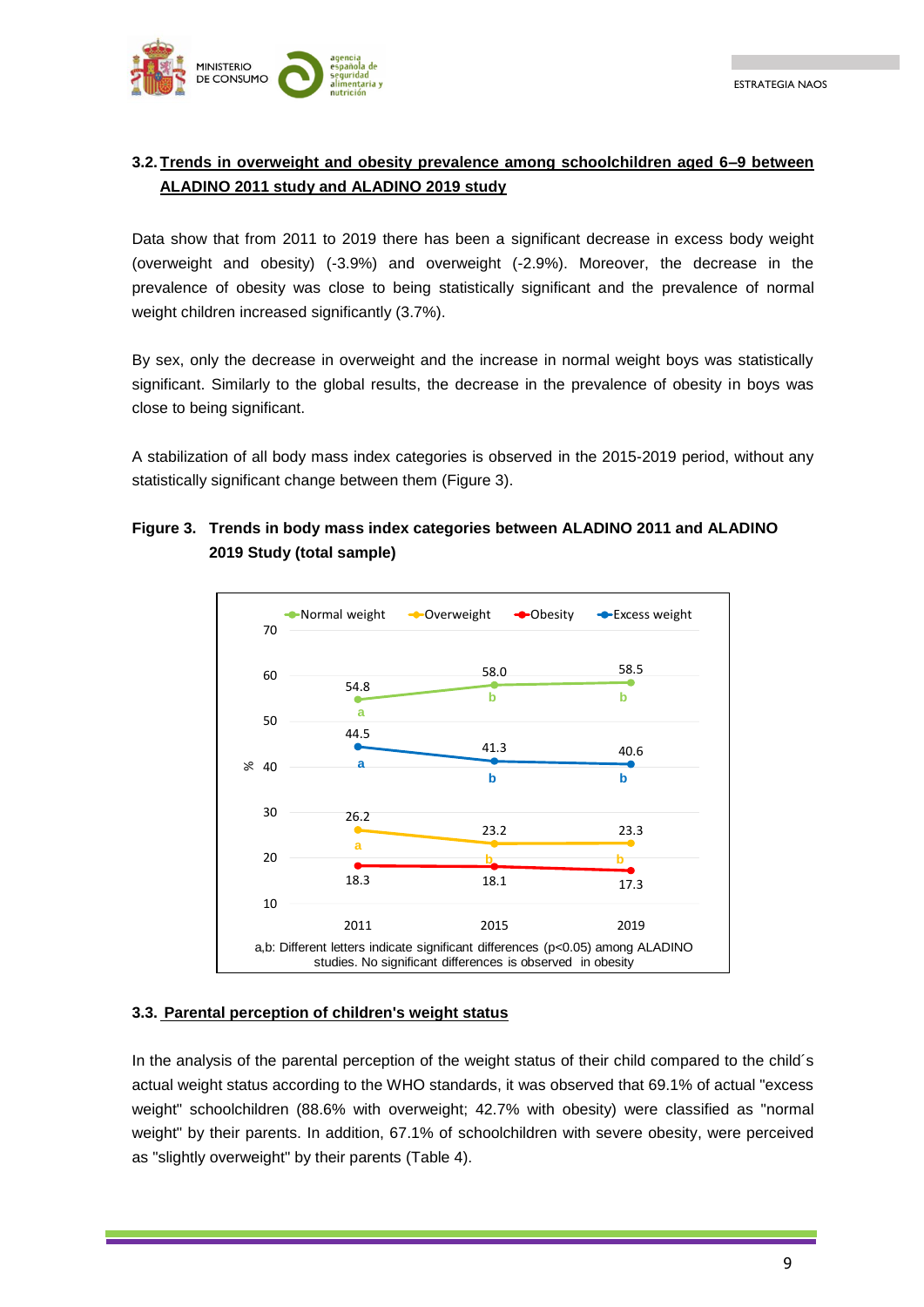

| Table 4.- Parental perception of child's weight status according to WHO standards |               |                    |                         |               |                |                          |                         |  |  |  |
|-----------------------------------------------------------------------------------|---------------|--------------------|-------------------------|---------------|----------------|--------------------------|-------------------------|--|--|--|
| Actual weight status (base on WHO standards)                                      |               |                    |                         |               |                |                          |                         |  |  |  |
| <b>Parental perception</b>                                                        | <b>Total</b>  | <b>Underweight</b> | <b>Normal</b><br>weight | Overweight    | <b>Obesity</b> | <b>Severe</b><br>obesity | <b>Excess</b><br>weight |  |  |  |
|                                                                                   | $\frac{0}{2}$ | $\%$               | $\frac{9}{6}$           | $\frac{9}{6}$ | $\%$           | %                        | $\%$                    |  |  |  |
| <b>Underweight</b>                                                                | 5.7           | 42.2               | 8.7                     | 0.7           | 0.2            | 0.4                      | 0.5                     |  |  |  |
| <b>Normal weight</b>                                                              | 81.7          | 56.7               | 90.7                    | 88.6          | 42.7           | 19.1                     | 69.1                    |  |  |  |
| <b>Slightly overweight</b>                                                        | 11.7          | 1.1                | 0.5                     | 10.5          | 52.3           | 67.1                     | 28.3                    |  |  |  |
| <b>Very overweight</b>                                                            | 0.9           | 0.0                | 0.1                     | 0.2           | 4.8            | 13.4                     | 2.1                     |  |  |  |

## <span id="page-9-0"></span>**3.4. Main factors associated with schoolchildren weight excess: eating habits, physical activity patterns, sleeping habits and family socioeconomic characteristics.**

#### 3.4.1 Schoolchildren eating habits

1

The present study has evaluated different factors related to eating habits which are associated with the schoolchildren weight status. The highlights are as follows:

Breakfast: according to families, 80.6% of schoolchildren eat something more than just a glass of milk or juice every day or almost every day ( 1 ). This percentage was significantly higher in schoolchildren with normal weight. In addition, 97.6% of schoolchildren reported having breakfast on the study day. These data are similar to those of ALADINO 2015, although the percentage that reported having had more than just a beverage for breakfast increased (from 81.9% in 2015 to 83.9% in 2019).

Moreover, according to weight status, the percentage of schoolchildren who reported having breakfast on the day of the study was significantly lower in those with overweight and obesity than in normal weight children (normal weight: 98.1%, overweight: 97.3% and obesity: 96.6%; p<0.05) (Figure 4).

<sup>1</sup> This data is not comparable to that obtained in 2015 due to a change in the formulation of the question.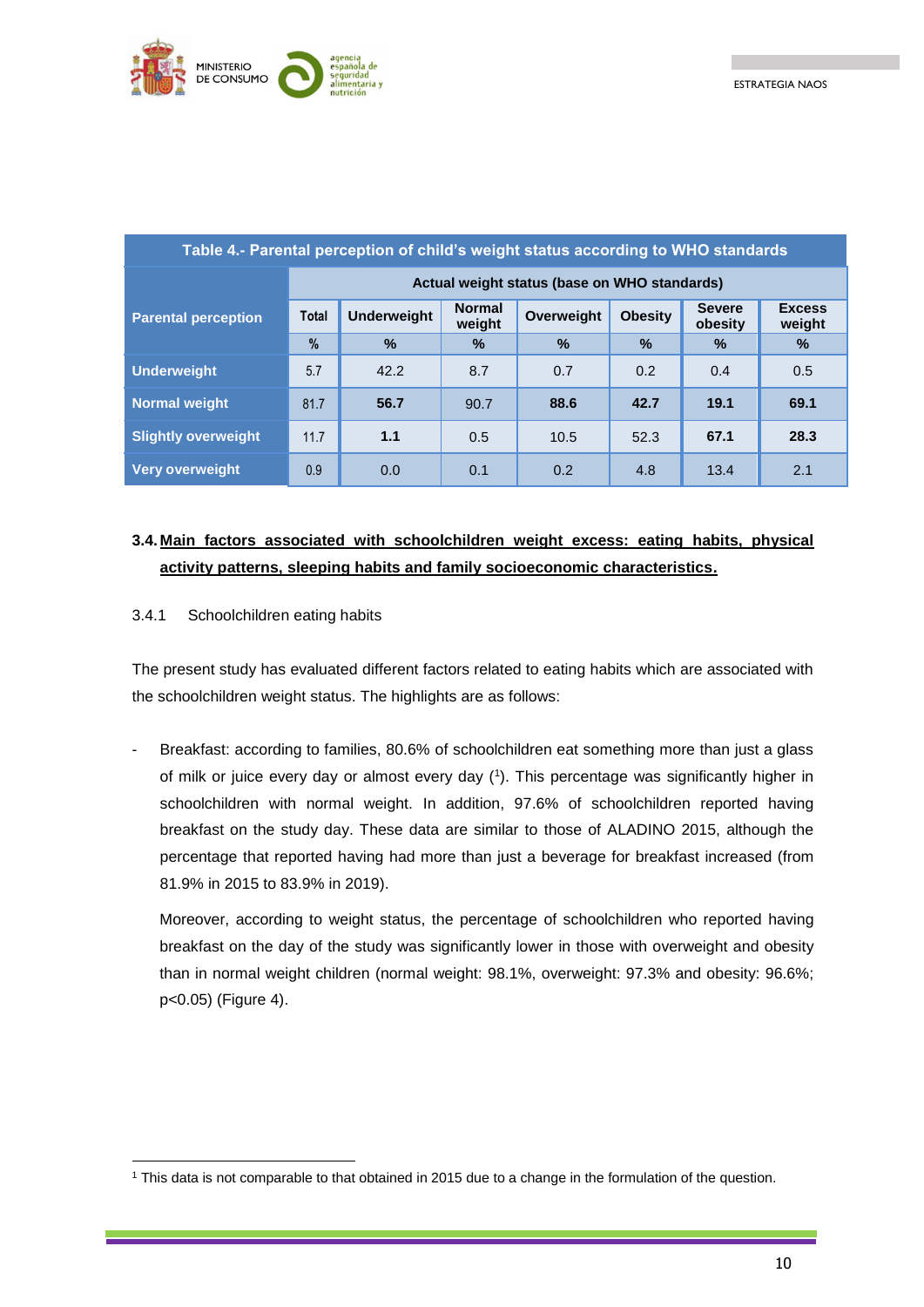



#### **Figure 4. Percentage of schoolchildren who report having had breakfast on the study day according to BMI categories.**

- 82.4% of families reported that schoolchildren usually include milk, 57.5% biscuits, 54.1% bread or toasts, 45.2% breakfast cereals and other cereals, and 20.1% fresh fruit in their breakfast. The percentage of schoolchildren who include milk and biscuits was higher in boys (83.5% and 58.7%) than in girls (81.3% and 56.1% respectively). In contrast, there were fewer boys who include fresh fruit (18.7% in boys and 21.5% in girls). 12.2% of schoolchildren usually include pastries in their breakfast (12.8% boys, 11.6% girls; p<0.05).
- According to weight status, a significantly lower percentage of schoolchildren with obesity include biscuits (53.3%) and fresh fruits (18.1%) in their breakfast, compared to normal weight children (58.4% and 20.6% respectively; p<0.05). Moreover, the percentage of schoolchildren with obesity that include milk was higher than in normal weight children (82.8% vs.81.8%).
- 68.0% of schoolchildren eat fresh fruit every day or almost every day (at least 4 days/week). The percentage was higher in girls than in boys (69.0% vs. 66.9%) and was higher in children with normal weight (69.5%) or overweight (69.3%) than in children with obesity (61.3%)  $(p<0.05)$ .

### 3.4.2 Physical activity patterns in schoolchildren

Regarding the practice of physical activity by schoolchildren reported by their parents, the percentage of boys enrolled in extracurricular sports activities was higher than that of girls (75.9%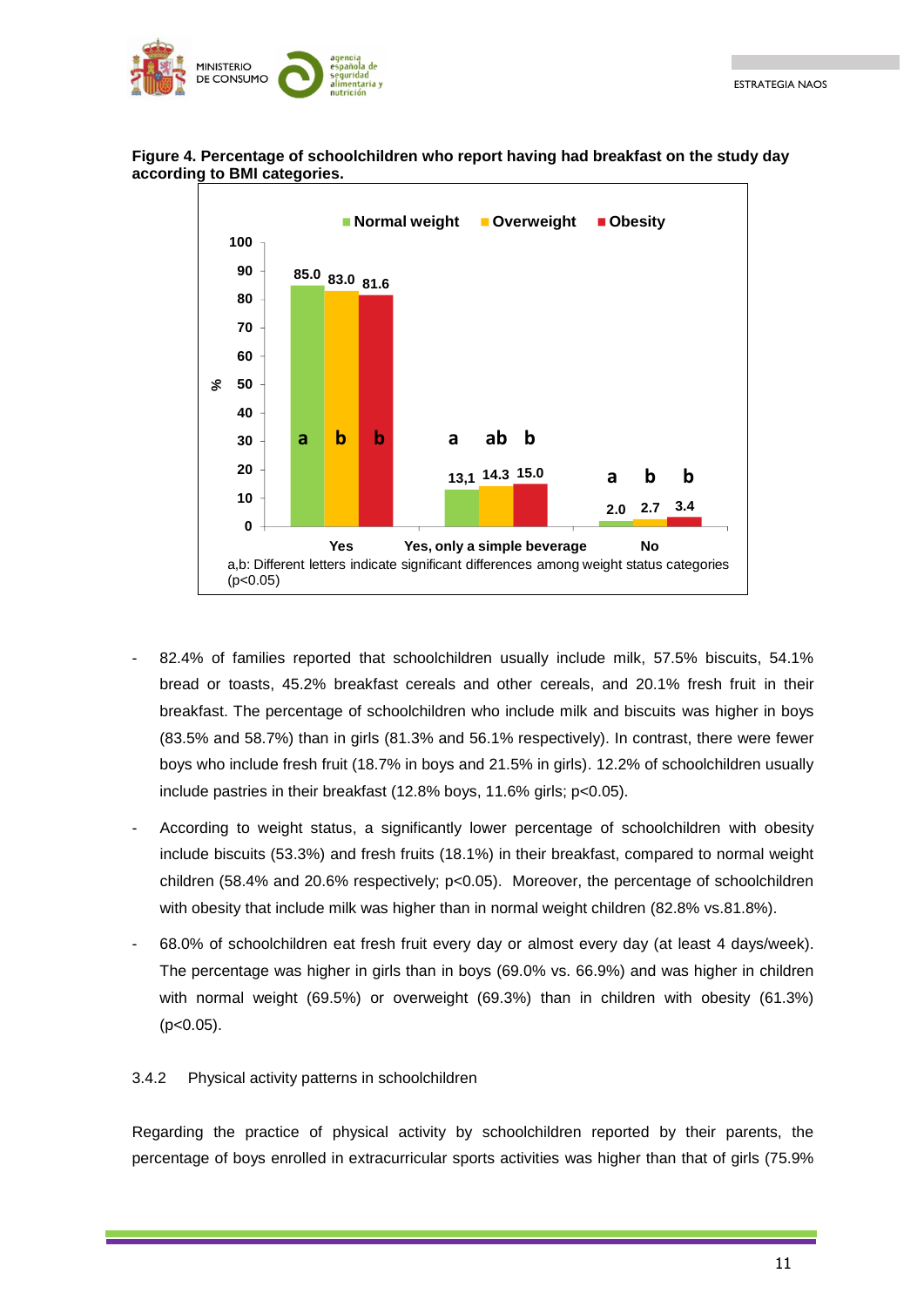

vs 72.0%; p<0.05). These data are similar to those observed in the ALADINO 2015 study. According to weight status, the percentage of boys with obesity practicing sports activities outside school hours (71.1%) was also significantly lower than those with overweight (74.2%), and normal weight (75.0%) (p<0.05).

Concerning the physical activity intensity, the percentage of boys with intense physical activity  $(≥1)$ h/day, every day) was higher than that of girls (75.4% vs 65.2%; p<0.05). A slightly higher percentage of girls (25.0% vs. 23.0%; p <0.05) can be considered sedentary (≥3 h/day, every day, of reading, doing homework or screen time) (Figure 5). According to weight status, among those who have obesity (both in girls and boys), there was a significantly lower percentage of active schoolchildren and a higher percentage of sedentary compared to other weight status groups.



**Figure 5. Percentage of schoolchildren active (intense physical activity) or sedentary, according to sex and weight status**

Finally, regarding the availability of screens, 21.6% of schoolchildren had a TV or DVD and 9.9% had a game console in their bedroom. In addition, these percentages were higher in boys and in children with obesity (p<0.05) (Table 5).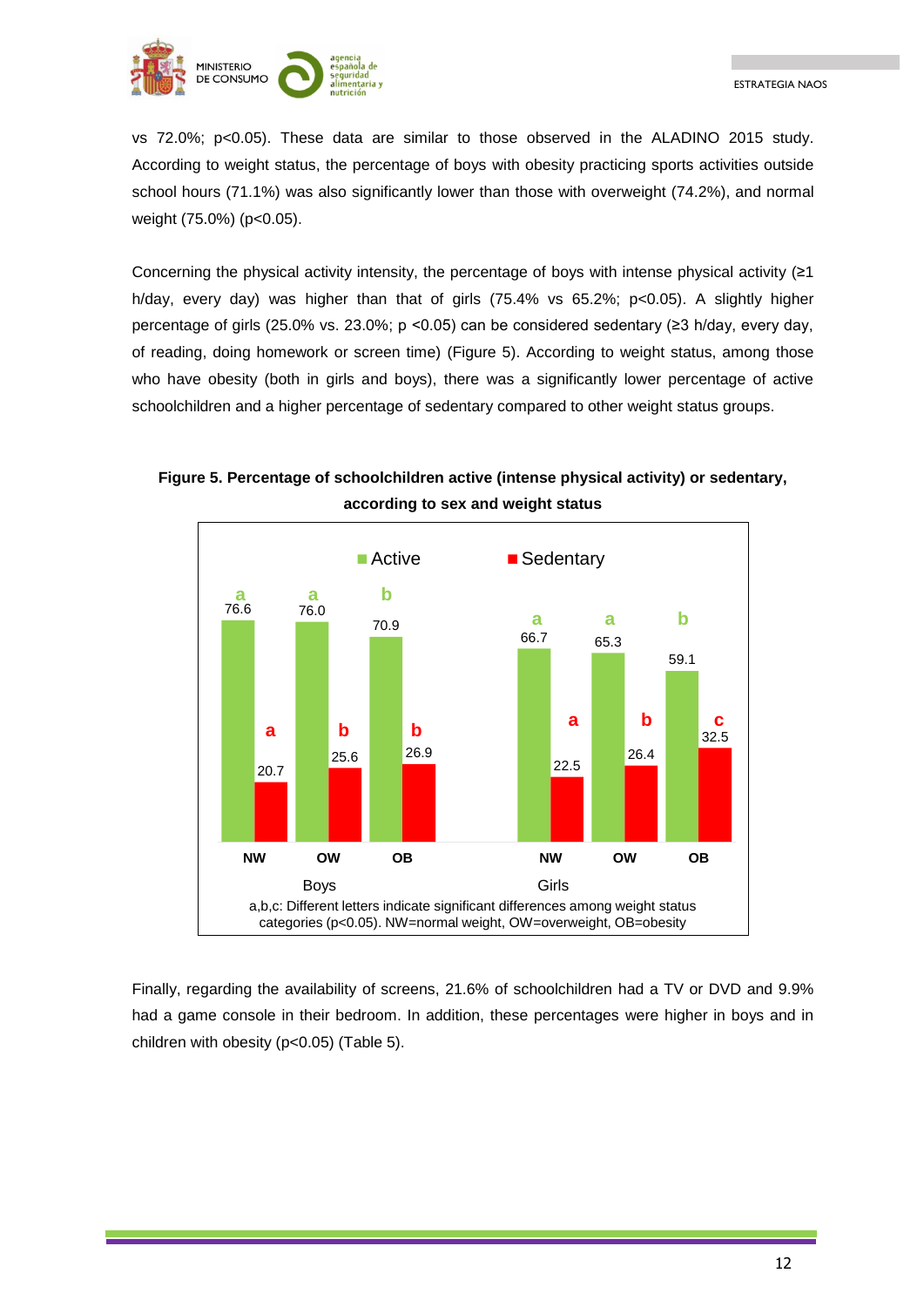

| Table 5. Percentage of schoolchildren with availability of screen in their bedroom                                |           |             |              |                             |                |             |  |  |  |
|-------------------------------------------------------------------------------------------------------------------|-----------|-------------|--------------|-----------------------------|----------------|-------------|--|--|--|
|                                                                                                                   | Total (%) | <b>Sex</b>  |              | <b>Weight status</b>        |                |             |  |  |  |
|                                                                                                                   |           | Boys $(\%)$ | Girls $(\%)$ | <b>Normal</b><br>weight (%) | Overweight (%) | Obesity (%) |  |  |  |
| <b>Computer</b>                                                                                                   | 7.2       | 7.1         | 7.3          | 6.8                         | 6.8            | 9.0         |  |  |  |
|                                                                                                                   |           | a           | a            | a                           | a              | b           |  |  |  |
| <b>TV/DVD</b>                                                                                                     | 21.6      | 22.4        | 20.7         | 19.2                        | 23.1           | 27.7        |  |  |  |
|                                                                                                                   |           | a           | b            | a                           | b              | h           |  |  |  |
| <b>Game console</b>                                                                                               | 9.9       | 14.5        | 4.9          | 9.0                         | 9.5            | 13.5        |  |  |  |
|                                                                                                                   |           | a           | b            | a                           | a              | b           |  |  |  |
| a,b,c: Different letters indicate significant differences between sex or among weight status categories (p<0.05). |           |             |              |                             |                |             |  |  |  |

#### 3.4.3 Sleeping habits

Sleep duration declared by parents was 10 h:05 min  $\pm$  0:37 min on weekdays and 10 h:28 min  $\pm$ 0:54 min on weekends. The sleep time was slightly lower in children with obesity than in children with overweight or normal weight (Figure 6). This trend has already been observed in previous ALADINO studies.



#### **Figure 6. Sleep duration (hours/day) according to schoolchildren weight status**

#### 3.4.4 Family socioeconomic characteristics

The prevalence of obesity was significantly higher in children from family settings with incomes of less than 18,000€/year compared to those with higher incomes. These data were similar in the ALADINO 2011 and 2015 studies. The percentage of children with overweight was higher in low and middle-income families than in high-income families (Figure 7).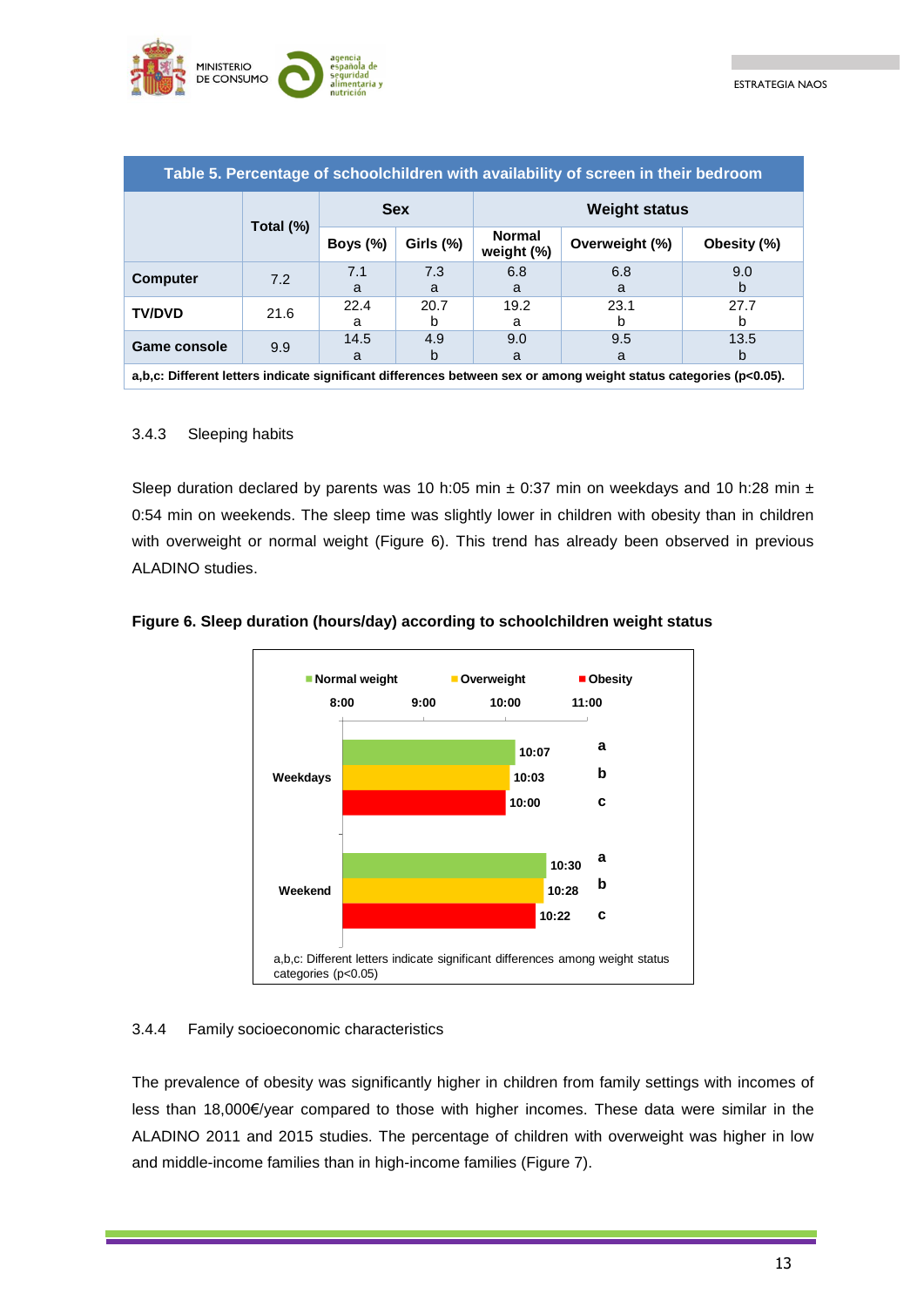



#### **Figure 7. Weight status schoolchildren according the family income**

a,b,c: Different letters indicate significant differences among weight status categories (p<0.05) )

#### <span id="page-13-0"></span>**3.5. Other factors related to excess weight**

Regarding the **first year of life** variables declared by parents, birth weight was higher in children with overweight (3,249  $\pm$  564 g) and obesity (3,319  $\pm$  605 g) than in children with underweight  $(2.974 \pm 653 \text{ a})$  or normal weight  $(3172 \pm 578 \text{ a})$ , in both sexes.

The percentage of schoolchildren with obesity who received breastfeeding (77.8%) was significantly lower than that of schoolchildren with overweight (80.9%) or normal-weight (81.2%) (p  $< 0.05$ ).

These results were similar in the previous ALADINO 2011 and 2015 studies.

#### <span id="page-13-1"></span>**3.6.School environment**

Regarding the **availability of food and beverages** in the school environment, the product with the highest free availability is water (77.5% of schools), followed by fresh fruit (33.4%) and vegetables (15.7 %).

91.5% of the schools have a canteen. Among these, 49.2% have their own kitchen facilities and 48.2% have an external supplier providing the canteen food services.

97.8% of the schools have outside playgrounds and 77.8% have inside play areas (gym)**.** 77.1% of the schools allow pupils to use the playgrounds outside school hours, but only 34.2% of the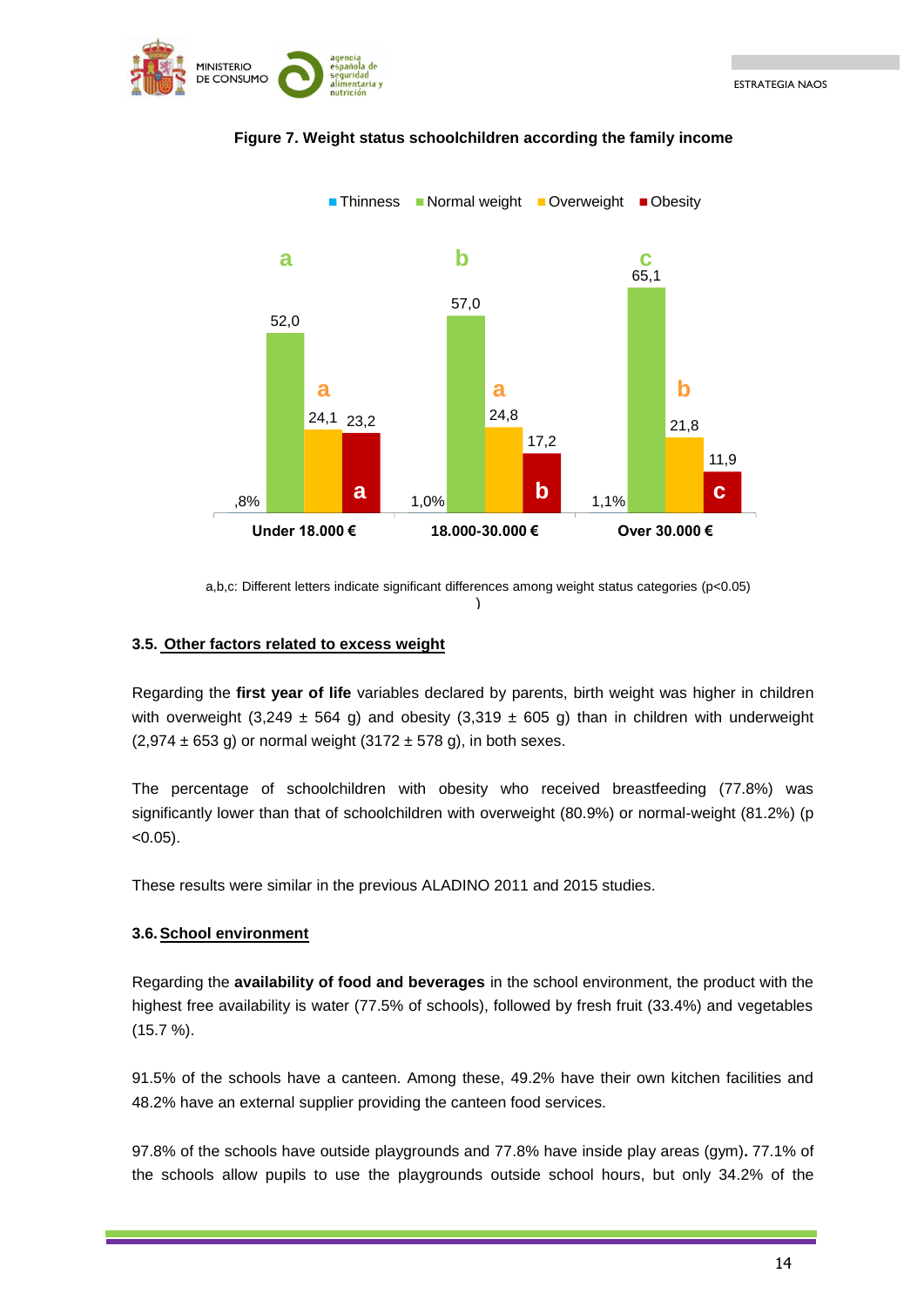

schools allow pupils to use inside play areas outside school hours. Finally, 65.0% of the schools organize some sports or physical activities at least once a week outside school hours.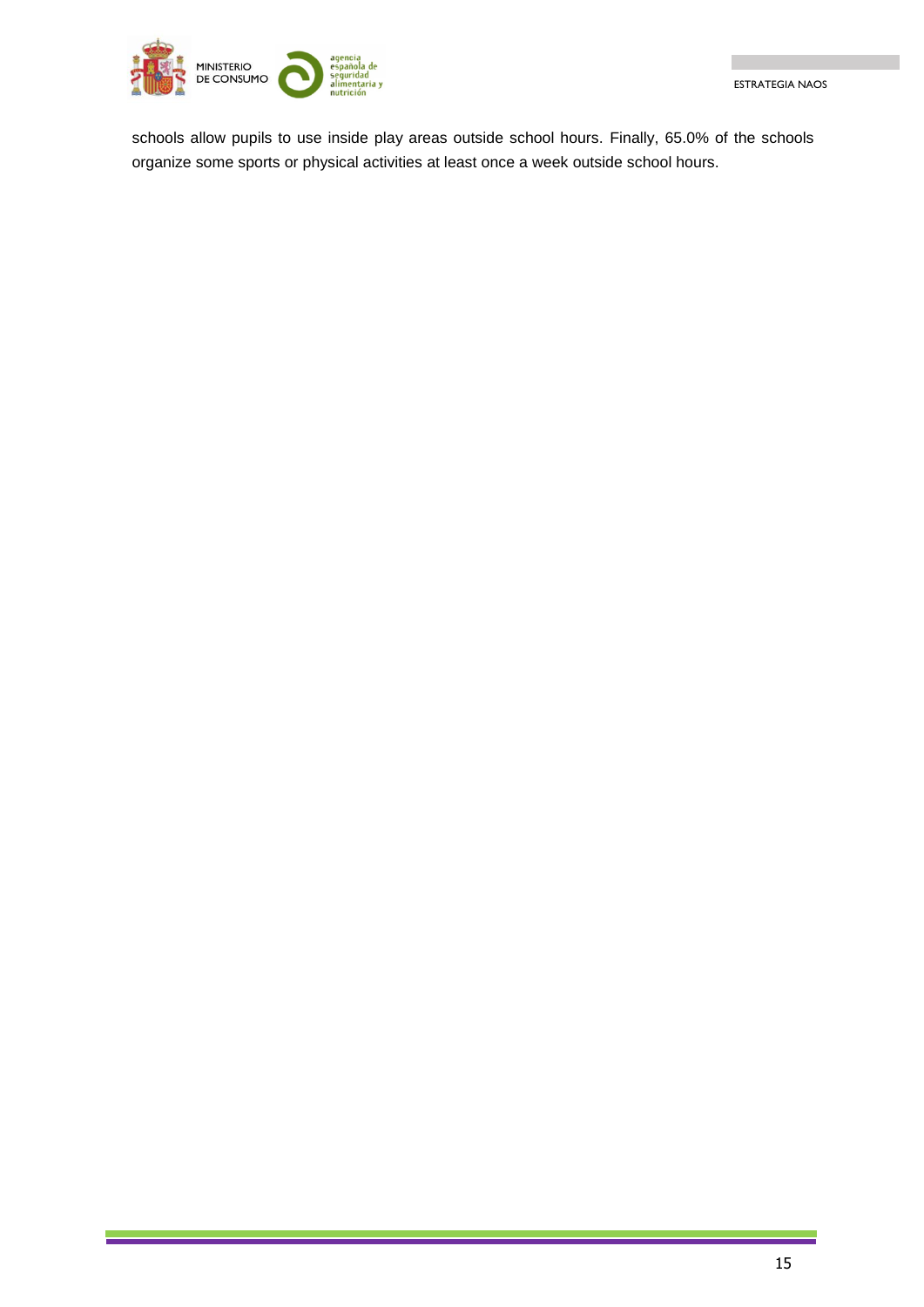

# <span id="page-15-0"></span>**4. Conclusions**

#### **Schoolchildren (aged 6 to 9 years) weight status in Spain:**

- 1. In 2019 the prevalence of **overweight and obesity was 23.3% and 17.3%,** respectively.
- 2. From 2011 to 2019 a decrease in **overweight** (**2.9%,** significant both in the global results and in boys), **obesity** (**1.0%,** close to being significant in the global results as well as in boys) and **excess weight (overweight and obesity) (3.9%)** was observed. The decrease was more pronounced between 2011 and 2015, with a trend towards stabilization in the 2015-2019 period, in which the decrease was not statistically significant.
- 3. In 2019, the prevalence of **central obesity was 22.6%** in the total sample, with no differences between boys (22.4%) and girls (22.9%).
- 4. According to sex, **overweight** was significantly **more prevalent in girls** (24.7% girls vs. 21.9% boys), and **obesity** (including severe obesity) was significantly **more prevalent in boys** (Obesity: 19.4% boys vs. 15.0% girls; Severe Obesity: 6.0% boys vs. 2.4% girls).
- 5. According to age, the prevalence of **overweight in boys was higher in those aged 9** and the prevalence of **obesity was higher in boys aged 7, 8 and 9**, compared to younger age groups. In girls, there were no age differences in overweight, while prevalence of obesity increased from 6 to 8 years.
- 6. 69,1% of the parents of schoolchildren with excess weight consider the weight of their children as normal (overweight: 88.6%; obesity: 42.7%; severe obesity: 19.1%).

#### **Eating habits, physical activity patterns and sleeping habits:**

- 1. According to families, 80.6% of schoolchildren ate something more than a glass of milk or juice for breakfast every day or almost every day. 97.6% of schoolchildren reported having breakfast on the day of the study, similar to 2015. Both percentages were significantly higher in schoolchildren with normal weight.
- 2. Children with obesity practiced less physical activity (extracurricular sports activities or intense physical activity more than 1 hour per day everyday), were sedentary more frequently and had screens in their room more frequently than the other schoolchildren.
- 3. Schoolchildren with overweight and obesity slept less than normal-weight schoolchildren.
- 4. The prevalence of overweight and obesity was significantly higher in schoolchildren from families with a lower income level compared to those with a higher income.

#### **School environment:**

- 1. In relation to food services, 9 out of 10 schools offered a canteen service, half of which had their own kitchen facilities. Water was offered for free in 3 out 4 schools (77.5%). Also 33.4% of the centers provided fresh fruit for free to schoolchildren, and 15.7% provided free vegetables.
- 2. Regarding the availability of resources for physical activity, more than 90% of the schools had outdoor recreation areas and approximately 80% indoor gymnasium. Moreover, 8 out of 10 schools allowed pupils to use the playgrounds outside school hours, but only 3 out of 10 schools allowed pupils to use inside play areas.